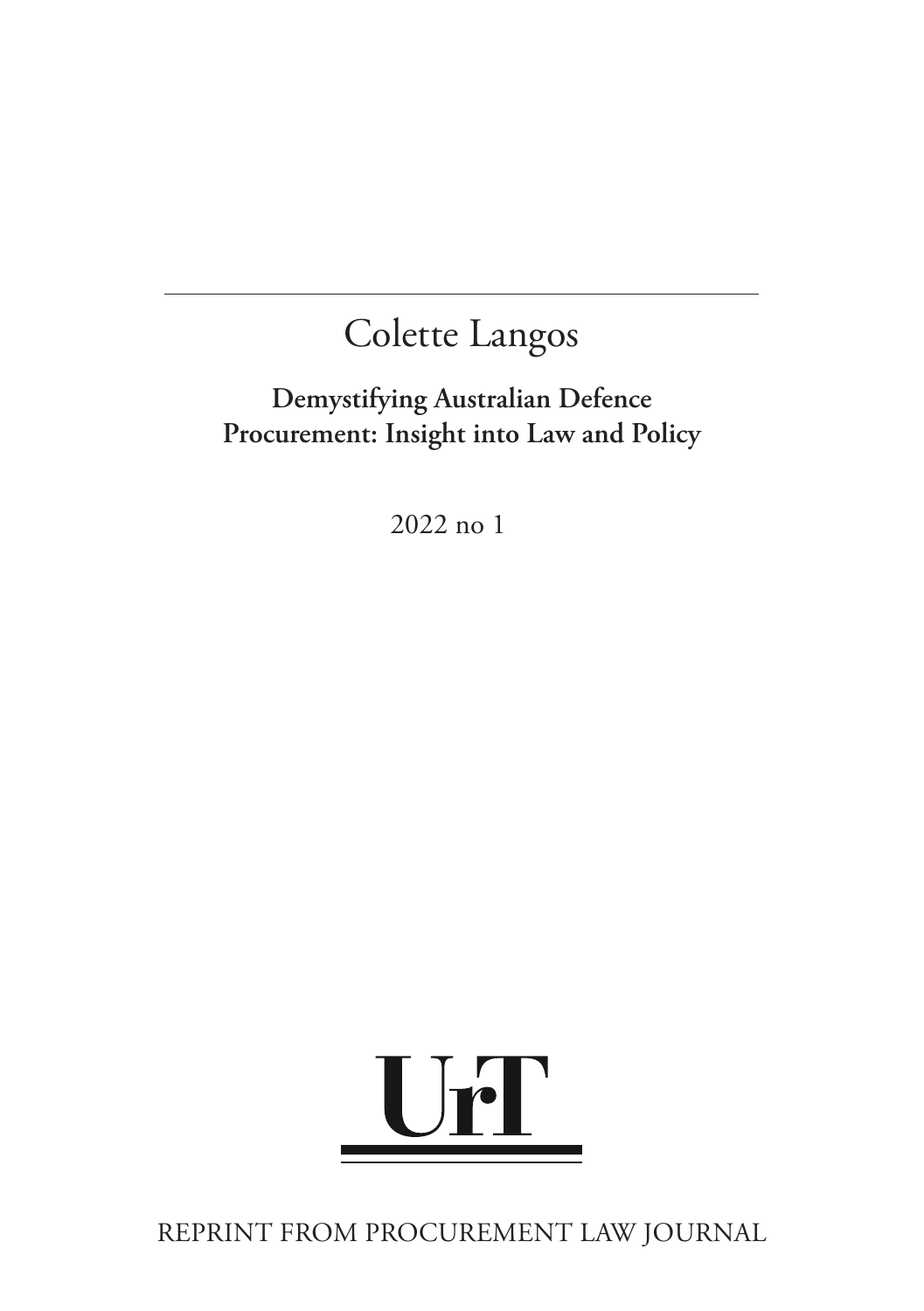# Demystifying Australian Defence Procurement: Insight into Law and Policy

*Colette Langos\**

## Introduction

When compared to the extensive research explaining and examining legal aspects of European and U.S. defence procurement, there is a dearth of information on Australian defence procurement and the regulation thereof. This short article therefore aims to provide insight into the overlay of Australian federal law and defence policy which governs how officials contract with suppliers on behalf of the Department of Defence (Defence). The article is written with the global community of suppliers in mind and, thus, focuses on themes most relevant to suppliers who wish to enter into arrangements for the procurement of goods and services with Defence as the customer.

## Federal statute

The *Public Governance, Performance and Accountability Act 2013* (PGPA Act) is the principal statute governing management of Commonwealth (federal) resources. It confers power on Defence officials to enter into (and vary) contracts, on behalf of the Commonwealth and commit Commonwealth money.1 The *Public Governance, Performance and Accountability Rule* (2014) (PGPA Rule) supports administration of the PGPA Act and particularizes requirements of accountable authorities.

The Secretary of Defence (the Secretary) is the accountable authority for Defence. Section 20A of the PGPA Act authorizes the Secretary to issue detailed operational guidance to Defence officials on financial management, including procurement. This guidance takes the form of Accountable Authority Instructions (AAIs). The AAIs detail instructions officials are expected to comply with when carrying out their duties under the PGPA Act and establish internal controls.<sup>2</sup>

Colette Langos (PhD) is a Senior Lecturer in Law at the University of Adelaide, Australia. She is also a Legal Officer in the Royal Australian Air Force (Reserves).

<sup>1</sup> *Public Governance, Performance and Accountability Act 2013* (Cth) (hereinafter referenced as 'PGPA Act') s 23.

<sup>&</sup>lt;sup>2</sup> Australian Government, Department of Finance *Accountable Authority Instructions* (Webpage) <https://www.finance.gov.au/government/managing-commonwealth-resources/ managing-risk-internal-accountability/duties/risk-internal-controls/accountable-authorityinstructions-aais-rmg-206>.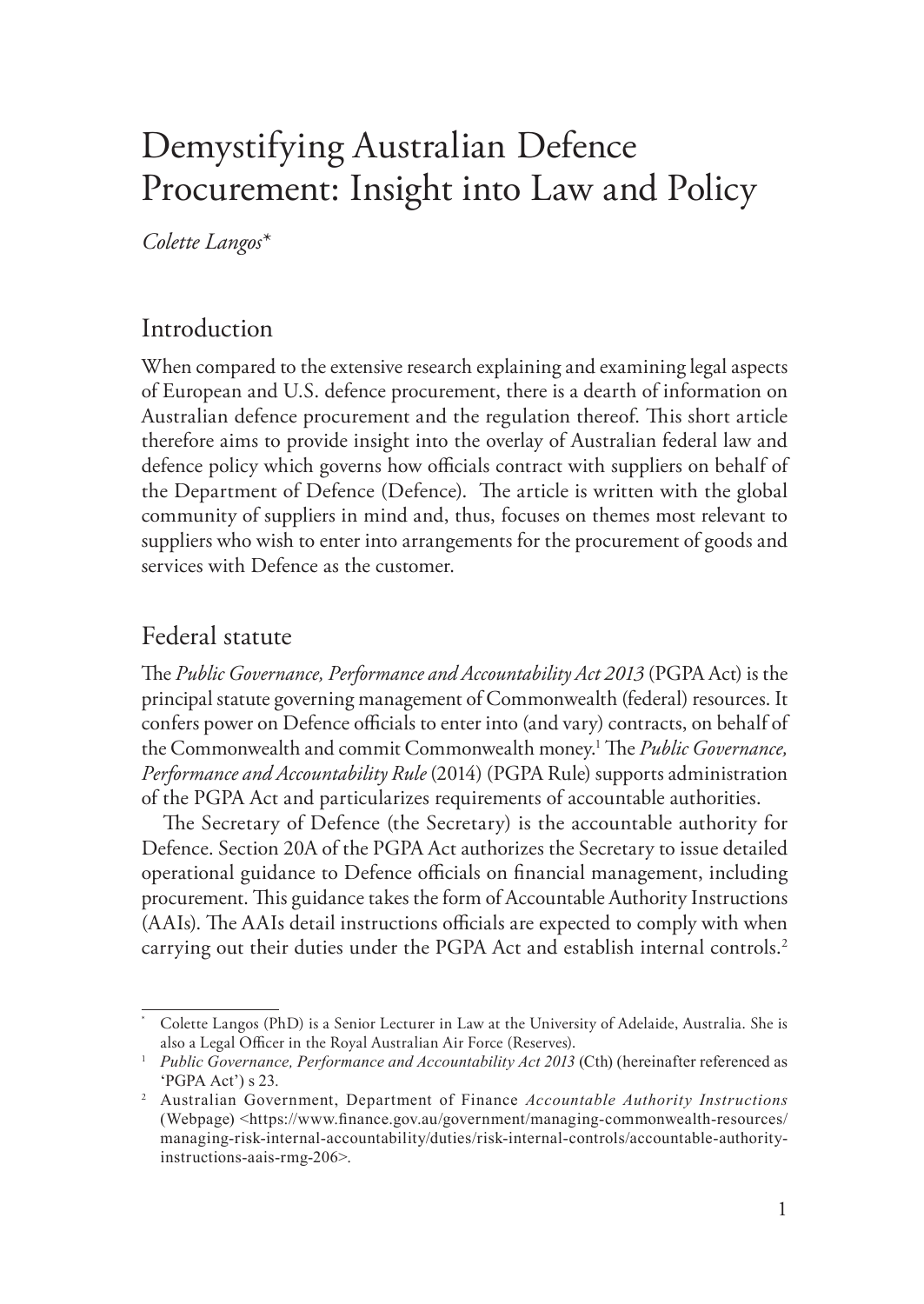AAI2: 'Spending Defence Money-Procurement' focuses on procurement and also provides general instructions in relation to approving commitments of Defence money*,* entering into, varying and managing arrangements and indemnities, guarantees and warranties. It is premised on the requirement that Defence money cannot be spent without approval. Not all approvers hold a delegation for all spending types; approvers have different dollar limits that may apply depending on the spending type.<sup>3</sup> Approval of a spending commitment is the step where the 'commitment approval delegate<sup>'4</sup> is satisfied that the procurement was conducted in accordance with the *Commonwealth Procurement Rules* (CPRs).5 It is to the CPRs we now turn.

## Commonwealth Procurement Rules

Section 105B(1) of the PGPA Act provides the Minister for Finance with authority to issue the Commonwealth Procurement Rules (CPRs), considered to be the 'keystone' of the Australian government's procurement framework.6 The CPRs are a legislative instrument providing Commonwealth entities, such as the Department of Defence, with uniform rules which must be complied with when undertaking procurement related activities. Australia's international obligations under free trade agreements have been incorporated into the CPRs.7

The CPRs comprise of Division 1 and 2. Division 1 sets out rules applying to *all* Defence procurements. Division 2 provides additional rules Defence officials must comply where a procurement for goods or services is at or above A\$80,000 or where a procurement for construction is at or above A\$7.5 million, unless an exemption applies.<sup>8</sup>

## Rules which apply to all Defence procurements

Core principles of Division 1 underpinning Defence contracting include achieving best value for money, $^9$  encouraging full and open competition $^{\rm 10}$  and making proper use of public resources<sup>11</sup> which includes conducting government business with

<sup>&</sup>lt;sup>3</sup> Details are published in Defence Financial Delegations. These are not available publicly.

<sup>&</sup>lt;sup>4</sup> PGPA Act s 23(3).

<sup>5</sup>Australian Government, Department of Finance, *Commonwealth Procurement Rules* (14 December 2020) (hereinafter referred to as 'CPRs').

<sup>6</sup>Australian Government, Department of Finance, *Commonwealth Procurement Rules* (14 December 2020) 3.

 $7$  CPRs s 9.

<sup>8</sup>Exemptions are found in Appendix 'A' of the CPRs.

<sup>&</sup>lt;sup>9</sup> CPRs s 4. Note, price is not a sole determining factor when assessing value for money.

 $10$  CPRs s 5.

 $11$  CPRs s 6.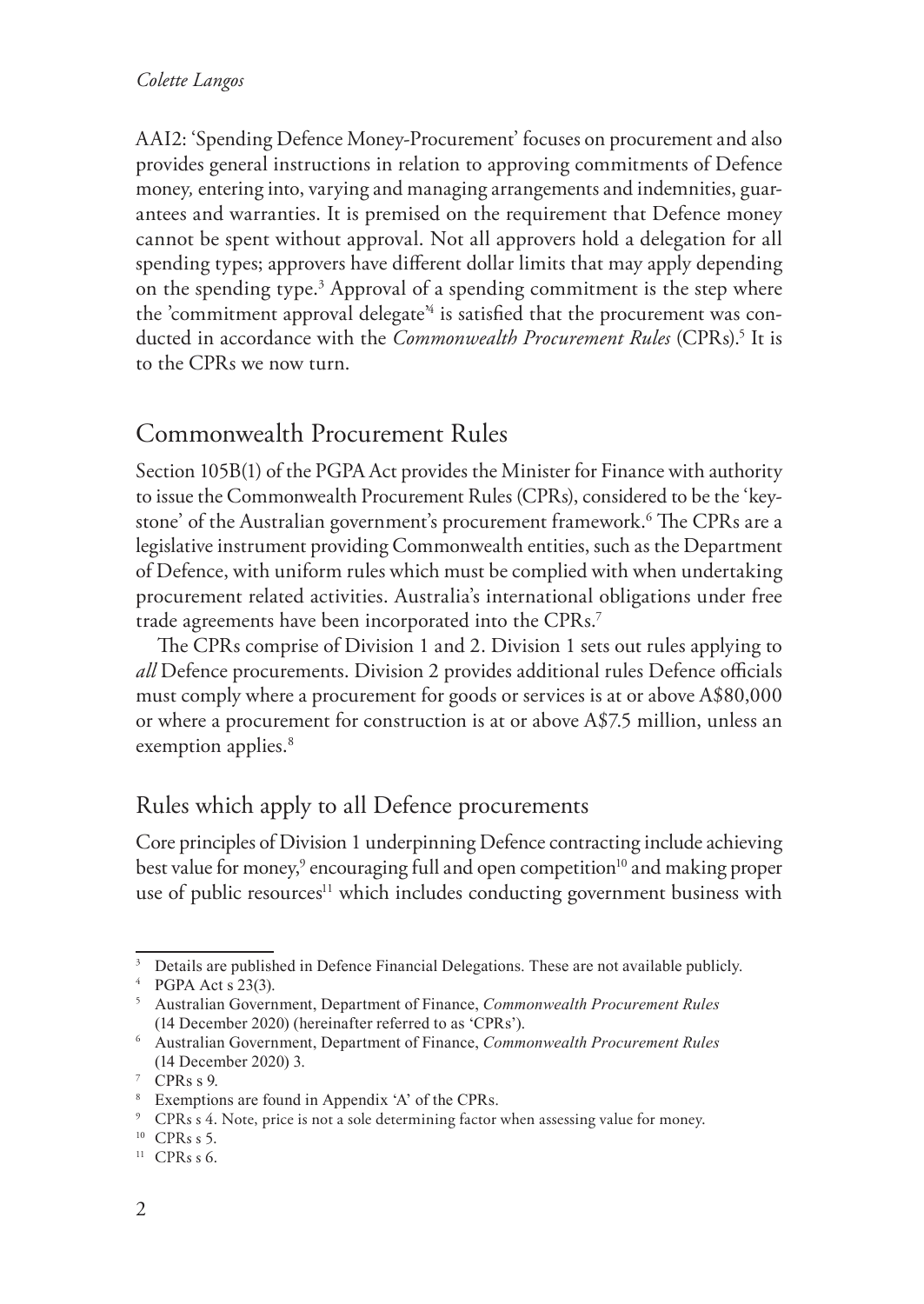integrity; acting ethically.12 From a supplier's perspective it is helpful to have a comprehensive understanding about what these principles mean when preparing a tender submission (what aspects Defence officials will be considering when awarding a contract) and what processes are applied in Defence procurement-related decision making.

#### Value for money

Defence officials should consider whether a procurement will deliver the best 'value for money'.13 In making that decision, factors including stakeholder input; scale and scope of requirement; budget; opportunities under existing arrangements are important.<sup>14</sup> Notably, it is a requirement that value for money is achieved – officials must be satisfied that the procurement achieves a value for money outcome.<sup>15</sup> A critical characteristic suppliers ought to be mindful of is that price is not the sole consideration.16 Thus, a tender submission for the provision of goods or services at the cheapest price will not necessarily result in a contract award by Defence. The CPRs require Defence officials to consider non-financial factors such as quality of goods and services; fitness for purpose; a supplier's performance history; environmental sustainability of the proposed goods or services; and wholeof-life costs of the contract.17 For procurements valued above A\$4 million (or A\$7.5 million for construction services) Defence officials are also required to consider the economic benefit of the procurement to the Australian economy as part of the framework for determining value for money.<sup>18</sup> Examples of how a supplier might contribute to the economic benefit of Australia include building, leasing or procuring infrastructure to benefit Australian communities; providing skills/training which benefit Australian workers; employing workers in Australia, including apprentices or trainees; using indigenous businesses; sharing knowledge and skills with small and medium enterprises (SMEs); developing innovation or practices which benefit Australian communities; providing an environmental benefit, such as using recycled materials or content; developing industrial capacities or building capabilities of Australian industry.19 When submissions are received from tenderers, Defence officials evaluate submissions based on the

<sup>12</sup> CPRs s 6.

<sup>13</sup> CPRs s 4.2.

<sup>&</sup>lt;sup>14</sup> CPRs s 4.2 (a)-(f).

<sup>15</sup> CPRs s 4.4.

 $16$  CPRs s 4.5.

<sup>&</sup>lt;sup>17</sup> CPRs s 4.5

<sup>18</sup> CPRs ss 4.7- 4.8.

<sup>&</sup>lt;sup>19</sup> Note, the requirement to consider economic benefit operates within a context of Australia's trade agreements, which ensure that all potential suppliers are treated equitably; that discrimination against suppliers based on their location, size, ownership does not occur as per section 5.1 CPRs.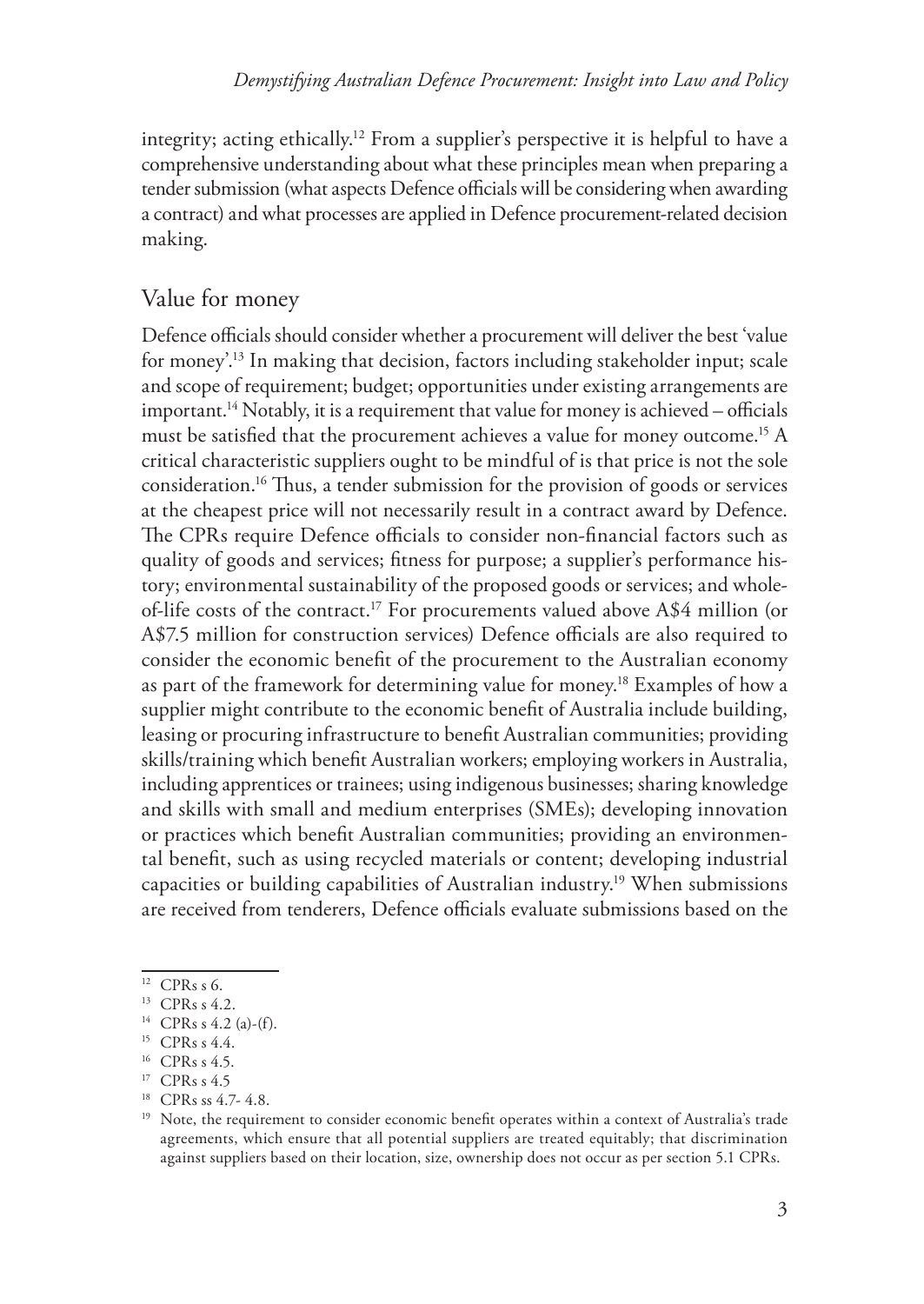'evaluation criteria'20 and methodology set out in the 'request documentation'.21 The evaluation of submissions is the most critical aspect of determining value for money. Suppliers should be mindful that any weightings used in a Defence tender evaluation in relation to a value for money criteria may not discriminate against suppliers.

## Encouraging competition

Another key value underpinning the CPRs is encouraging competition. Paramount to fair and open competition is the requirement for non-discrimination and the use of competitive processes for procurement-related activity.<sup>22</sup> As such, Defence officials must ensure that all potential suppliers are treated equitably and that no bias is shown towards a potential supplier based on size, location, origin of their goods and services.23 Notably, 10 per cent of procurements (by value) are to be sourced from Small and Medium Enterprises (SMEs).<sup>24</sup> This rule encourages smaller sized suppliers to compete for Defence contracts, creating opportunities for those who may not be 'traditional' Defence suppliers. It may also be useful for suppliers to observe that the Australian Government recognises the importance of paying on time as a means of driving competition among suppliers. For a contract up to the value of A\$1 million, Defence must make all payments to a supplier within the maximum payment terms (following receipt of a correctly rendered invoice and delivery of goods or services).25 This makes Defence an attractive customer of good and services in the global market.

## Efficient, effective, economical and ethical procurement

It is a requirement that Defence officials use and manage public resources 'properly', being in an efficient (achieve maximum value),<sup>26</sup> effective (extent to which outcome achieved),<sup>27</sup> economical (minimising costs)<sup>28</sup> and ethical manner.<sup>29</sup> From a supplier's perspective it is useful to better understand what ethical conduct

<sup>&</sup>lt;sup>20</sup> These set out the key aspects for a fair and equitable assessment of tender submission for the particular procurement.

<sup>&</sup>lt;sup>21</sup> Request document will usually include a description of the requirement(s) (statement of work); evaluation criteria and methodology; other rules particular to the procurement, such as lodgment of submissions and (possibly) a draft contract.

<sup>22</sup> CPRs s 5.1.

<sup>23</sup> CPRs ss 5.3 - 5.4.

 $24$  CPRs s 5.6.

<sup>25</sup> CPRs s 5.8.

<sup>26</sup> CPRs s 6.2.

<sup>27</sup> CPRs s 6.3.

 $28$  CPRs s 6.4.

<sup>29</sup> CPRs s 6.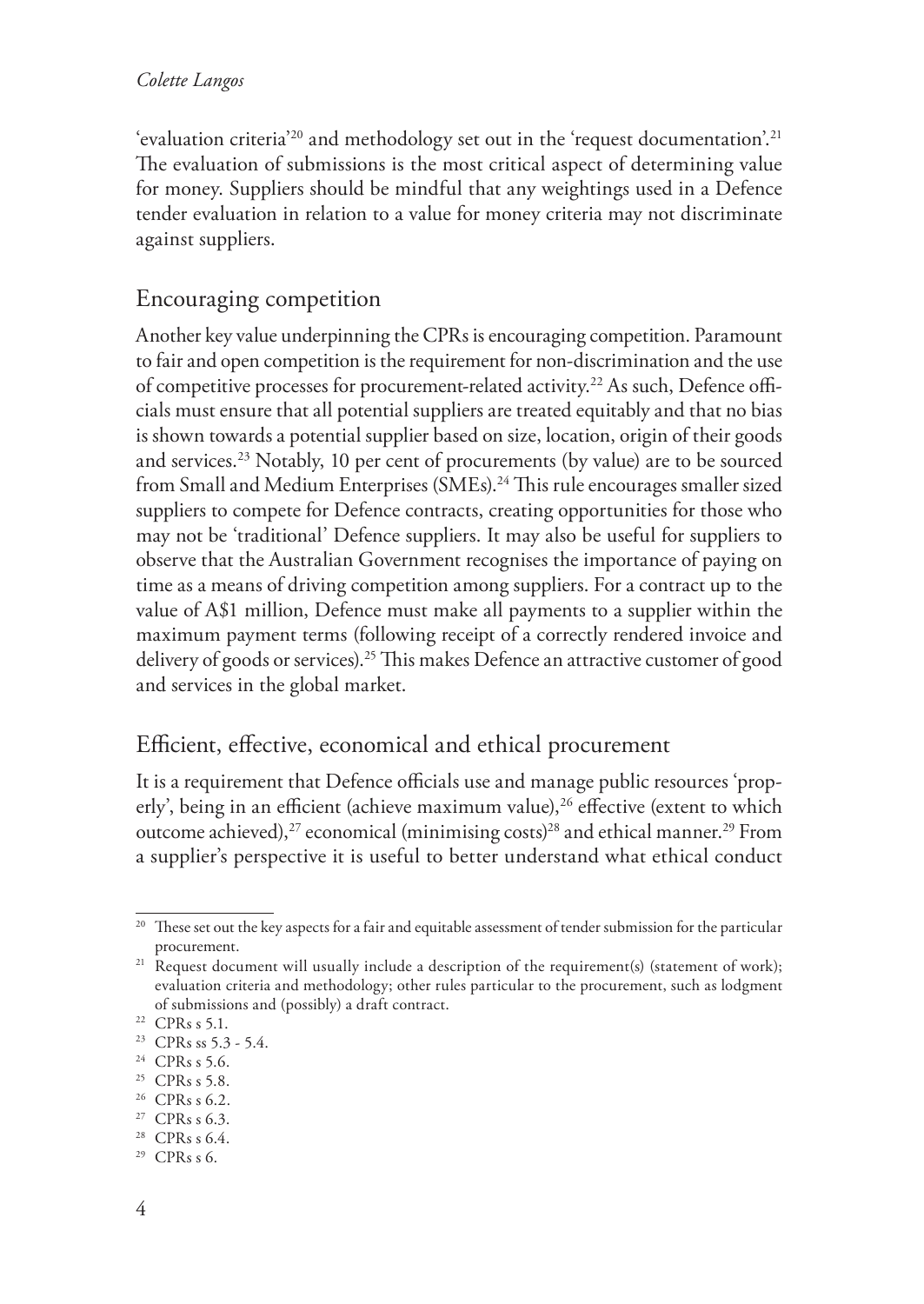involves. The essence of ethical behaviour is acting honestly and with integrity. Probity is evidence of ethical behaviour, thus, a Defence official must act with integrity and honesty in regard to every part of the procurement process in line with scope, scale and risk of each procurement.<sup>30</sup> This includes managing actual or potential conflicts of interests; dealing with potential suppliers and existing suppliers equitably (and not accepting 'kickbacks'), and carefully considering spending public money.<sup>31</sup> Consequences can be imposed on officials who are found to have acted unethically.<sup>32</sup> Overall, this rule ought to inspire confidence among potential and existing suppliers who are looking to contract with (or who already have a contract) Defence.

#### *Contract terms*

The CPRs also emphasise that any contract awards under A\$200,000 must use a contract template from the Commonwealth Contracting Suite.<sup>33</sup> For procurements valued at or above A\$200,000 and below A\$1 million, the CCS may be used. If unsuitable, or the contract is valued at or above A\$1 million, an endorsed Defence contracting template such as the ASDEFCON Suite of Tendering and Contracting Templates must be used. 34 Use of templates increases the overall efficacy of contracting, their design having been carefully crafted to comply with values underpinning the CPRs. Standard terms are included in all templates and suppliers should ensure they understand their meaning before entering into an arrangement with Defence. Note also, parties may agree to add, remove, or vary terms to best accommodate the needs of parties in relation to a particular procurement. Terms used in the above-named contract suite are available publicly.

## *Judicial review of procurement-related complaints*

Reference to judicial review is included in Section 6 of the CPRs given that potential suppliers/existing suppliers whose interests have been affected have a legislative basis for procurement complaints. The Government Procurement (Judicial Review) Act 2019 (JR Act) recently came into force and enhances the integrity of the Australian Defence procurement complaints system, providing

<sup>&</sup>lt;sup>30</sup> General duties of officials are set out in PGPA Act ss 25-29.

<sup>&</sup>lt;sup>31</sup> CPRs s 6.6.

<sup>32</sup> PGPA Act s 30.

<sup>33</sup> CPRs s 6.10. See also, Australian Government, Department of Finance, Commonwealth Contracting Suite (Webpage, 11 October 2021) <https://www.finance.gov.au/government/procurement/ commonwealth-contracting-suite-ccs>.

<sup>&</sup>lt;sup>34</sup> Australian Government, Department of Defence, ASDEFCON Suite of Tendering and Contracting Templates (Webpage) <https://www.defence.gov.au/business-industry/procurement/contractingtemplates/asdefcon-suite>.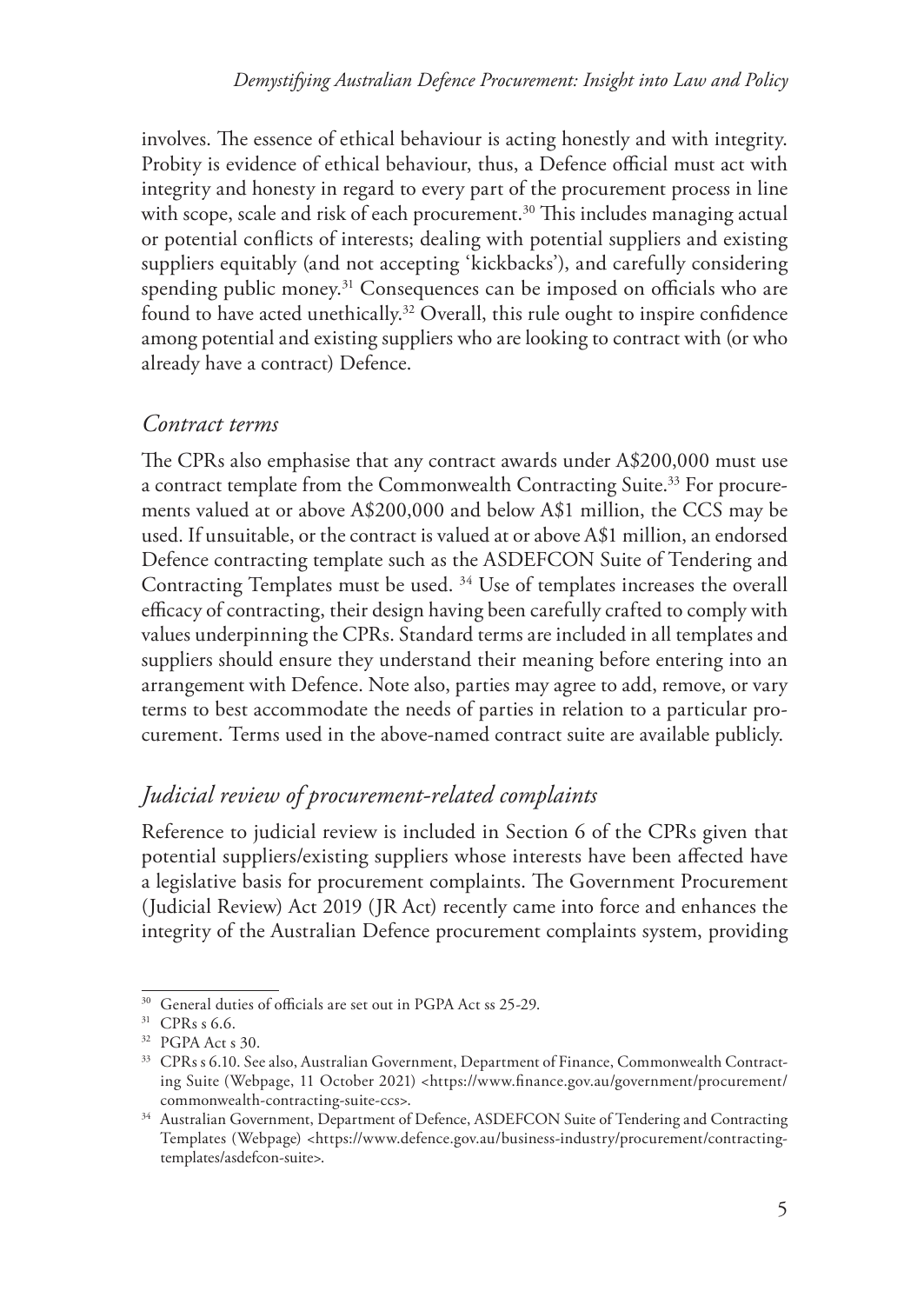greater impartiality and independence for procurement complaints. Complaints subject to review under the JR Act are specified in the CPRs and include all procurements to which Division 2 CPRs applies and the majority of Division 1 rules.35 Where a complaint is not resolved, the complainant may instigate proceedings in either the Federal Circuit Court or the Federal Court of Australia. The remedies available include the issuing of an injunction<sup>36</sup> and/or the award of compensation.37 Complaints which do not fall within the scope of JR Act review, are treated as 'general' complaints. These will be investigated by Defence (at the agency level). Where a resolution cannot be found, a general compliant may be heard in the Federal Court under general administrative law.<sup>38</sup> Given that reform to the procurement complaints mechanism is recent, potential, or existing suppliers would be prudent to gain a sound understanding of the options for complaints resolution before or at the time of contract award.<sup>39</sup>

## Accountability and transparency

Numerous obligations imposed by way of the CPRs hold Defence officials responsible for their procurement-related actions and decisions. Ensuring transparency of processes which inform decision-making is therefore a paramount aspect governing Defence procurement. Appropriate documentation supporting each part of a procurement life-cycle (in line with scope, scale and risk of the arrangement) must be maintained.40 For example, suppliers can expect Defence officials to require evidence of a written contract, a purchase order, an invoice or receipt.<sup>41</sup> In regards to tender evaluation, suppliers can expect the evaluation committee to be exact in recording the evaluation and the reasons underlying its decisions for contract award or no award and include these reasons in a report. Details tenderers can anticipate will form part of the evaluation report include: a summary of the evaluation process; a summary of the assessment of each submission; reasons for the exclusion of a submission from further consideration; recommendations concerning the preferred tenderer(s) based on value for money; and details of any issues which need resolution during subsequent contract negotiations.

<sup>35</sup> Government Procurement (Judicial Review) Act 2019 (Cth) (hereinafter referred to as the 'JR Act') s 5 and CPRs s 6.9. CPRs subject to review under the JR Act include ss 4.18, 5.4, 7.2, 7.10, 7.13-7.18, 7.20, 9.3-9 under Division 1and all Division 2 rules.

<sup>36</sup> JR Act s 9.

<sup>37</sup> JR Act s 16.

<sup>&</sup>lt;sup>38</sup> This being distinct from a statutory right of action as per the JR Act.

<sup>&</sup>lt;sup>39</sup> For a detailed description of the Australian procurement complaints system see Langos and Furin, 'Update on Procurement Complaint Reforms in Australia and the United States', (2022) XX Swedish Procurement Journal XX (to be included if Langos and Furin article is accepted to the Journal).

<sup>40</sup> CPRs s 7.2.

<sup>41</sup> CPRs s 7.4.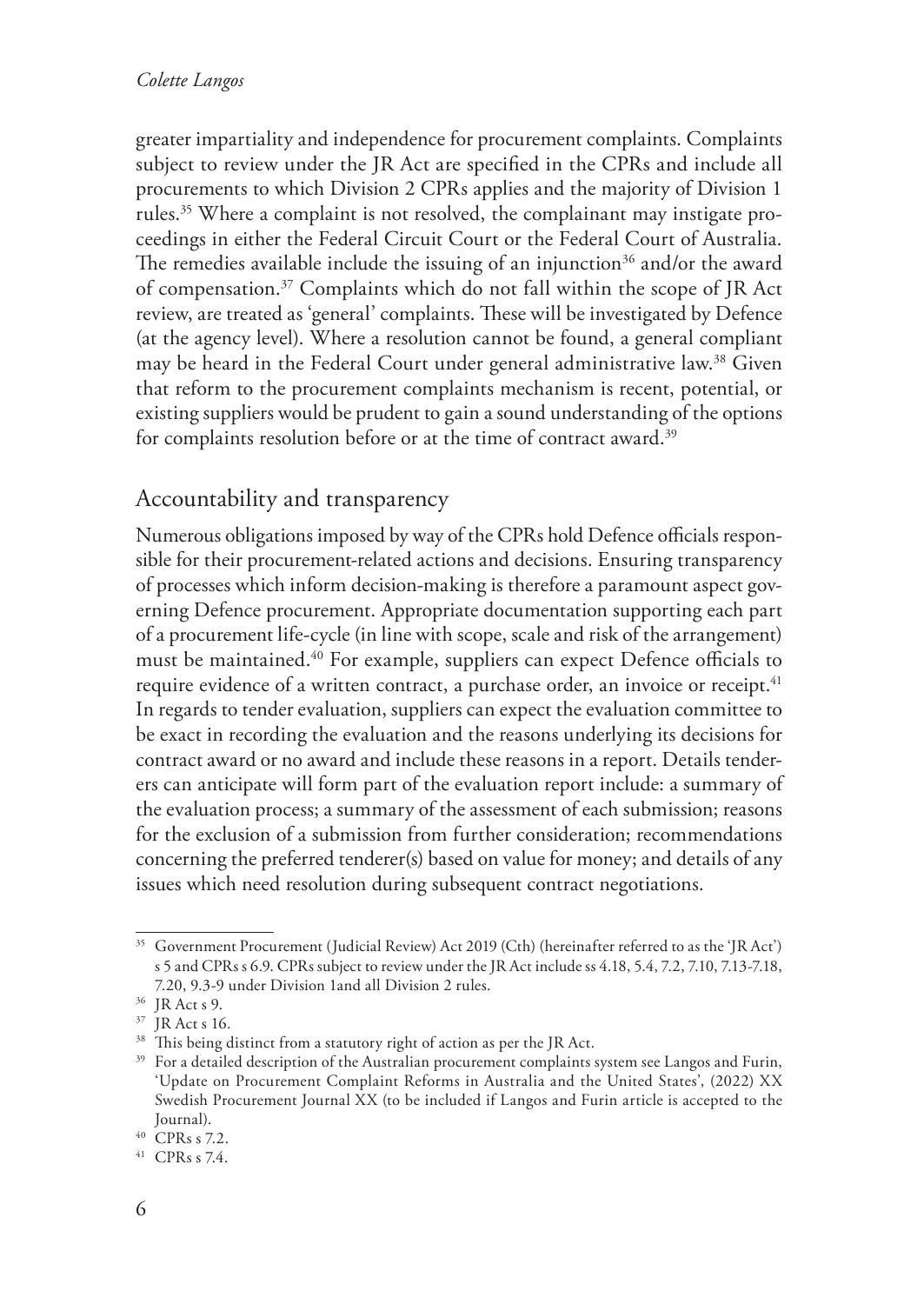#### *Austender*

A critical aspect of a transparent procurement process is publication of relevant procurement-related information. '*Austender*' is the Australian Government's online procurement information system.42 Potential and existing suppliers can: access 'request documentation' inclusive of evaluation criteria; monitor and review approaches to market, view publication of contracts (and contract amendments) within 42 days of entering into (or awarding) a contract based on thresholds.  $43$ It is useful for tenderers to note that upon a rejection of a submission or contract award, officials must inform tenderers of the decision.<sup>44</sup>

Notably, debriefings must also be made available to unsuccessful/successful tenderers. A written or verbal debrief should provide an unsuccessful tenderer with an explanation of why the submission was unsuccessful; provide remarks on areas of weakness or non-compliance with the offer; make suggestions as to how future submissions can be improved.

#### *Subcontractors listed*

Another aspect relating to transparency included in the CPRs relates to the identification of subcontractors. Suppliers need to be aware that they must make available on request by a Defence official the name of any subcontractor engaged in the relevant arrangement.<sup>45</sup> There is an obligation imposed on suppliers who are awarded a Defence contract that they inform any subcontractors that their participation may be disclosed publicly.<sup>46</sup>

## *Confidential information*

Transparency of certain information is curbed by Australia's privacy laws.<sup>47</sup> Suppliers ought to be aware that legal protections exist to protect confidential information.<sup>48</sup> In regard to tender submissions, these must be treated a confidential before and after contract award.49 However, once a contract is awarded, the default position is that the terms of a contract are not confidential.<sup>50</sup> Suppliers ought to pay close attention to this rule to ensure they reach an agreement with Defence in regard to particular terms requiring non-disclosure (on specific grounds) prior to contract award.

<sup>42</sup> Australian Government, Austender (Webpage) <https://www.tenders.gov.au/>.

<sup>43</sup> CPRs ss 7.11, 7.12, 7.18-7.20.

<sup>44</sup> CPRs s 7.17.

<sup>45</sup> CPRs s 7.21a.

<sup>46</sup> CPRs s 7.21b.

<sup>47</sup> Privacy Act 1988 (Cth).

<sup>48</sup> CPRs s 7.22.

<sup>49</sup> CPRs s 7.23.

<sup>50</sup> CPRs s 7.23.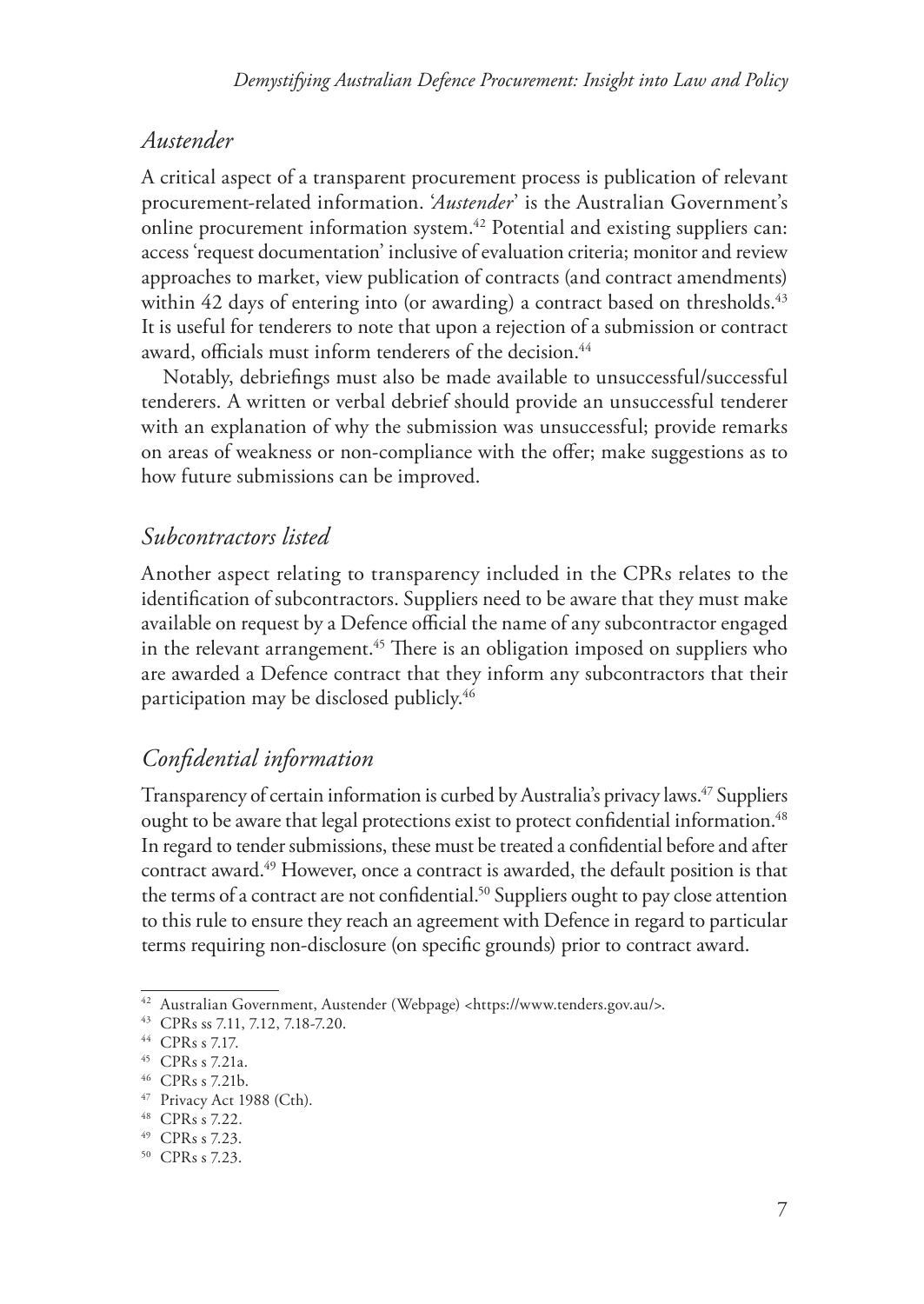#### Procurement method

The CPRs provide details on how Defence officials will go about procuring goods and services from the global community of suppliers. The method of procurement will be either via 'open' tender or 'limited' tender. Open tender requires publishing on *Austender* a notice inviting all potential suppliers to participate in the procurement (this may be referred to as 'open approach to market') and inviting submissions.<sup>51</sup> This approach is the default method of procurement for a contract at or above A\$80,000 for goods and services (or A\$7.5 million for construction) unless an exemption applies by way of Appendix 'A' CPRs. Note, where a standing offer 'panel'<sup>52</sup> arrangement has been established through an open tender, then each procurement from the panel is categorised as an open tender, irrespective of whether the Defence official seeks quotes from one, some or all members of the panel.

A limited tender involves Defence approaching one ('sole source') or more specific suppliers to make submissions in relation to a particular procurement.<sup>53</sup> This is only appropriate in instances where the procurement is below A\$80,000 for goods and services (or A\$7.5 million for construction), or an exemption (Appendix 'A' CPRs) applies, or in special circumstances, for example, where no submissions were received in response to an open approach to market;<sup>54</sup> where there are reasons of extreme urgency brought about by unforeseen events (such as where a natural disaster has occurred and Government has directed Defence to procure goods or services in support of its emergency response);<sup>55</sup> where the goods or services can only be supplied by a particular supplier and no alternative exists (this requires evidence and is usually the case where only one supplier can provide the goods or service due to intellectual property restrictions).56 Justifications for using a limited tender must be reported on publicly on *Austender*. Suppliers should be aware of the rules surrounding limited tender to ensure there is no uncompetitive conduct on the part of Defence, noting, that if a limited tender process has been utilized where it should not have been, potential suppliers can file a complaint with Defence under the JR Act. Given the restricted operation of this kind of procurement method, suppliers should expect to compete for a Defence contract by way of open tender.

<sup>51</sup> CPRs s 9.8.

<sup>52</sup> Australian Government, Department of Defence, Defence Procurement Policy Manual (Webpage) <https://www.defence.gov.au/business-industry/procurement/policies-guidelines-templates/ defence-procurement-policy-manual> 'panel' – 'an arrangement setting out the terms and conditions, including a basis for pricing, under which a supplier agrees to supply specified goods and services to a relevant entity for a specific period'.

<sup>53</sup> CPRs s 9.9.

<sup>54</sup> CPRs s 10.3 a(i).

<sup>55</sup> CPRs s 10.3b.

<sup>56</sup> CPRs s 10.3b.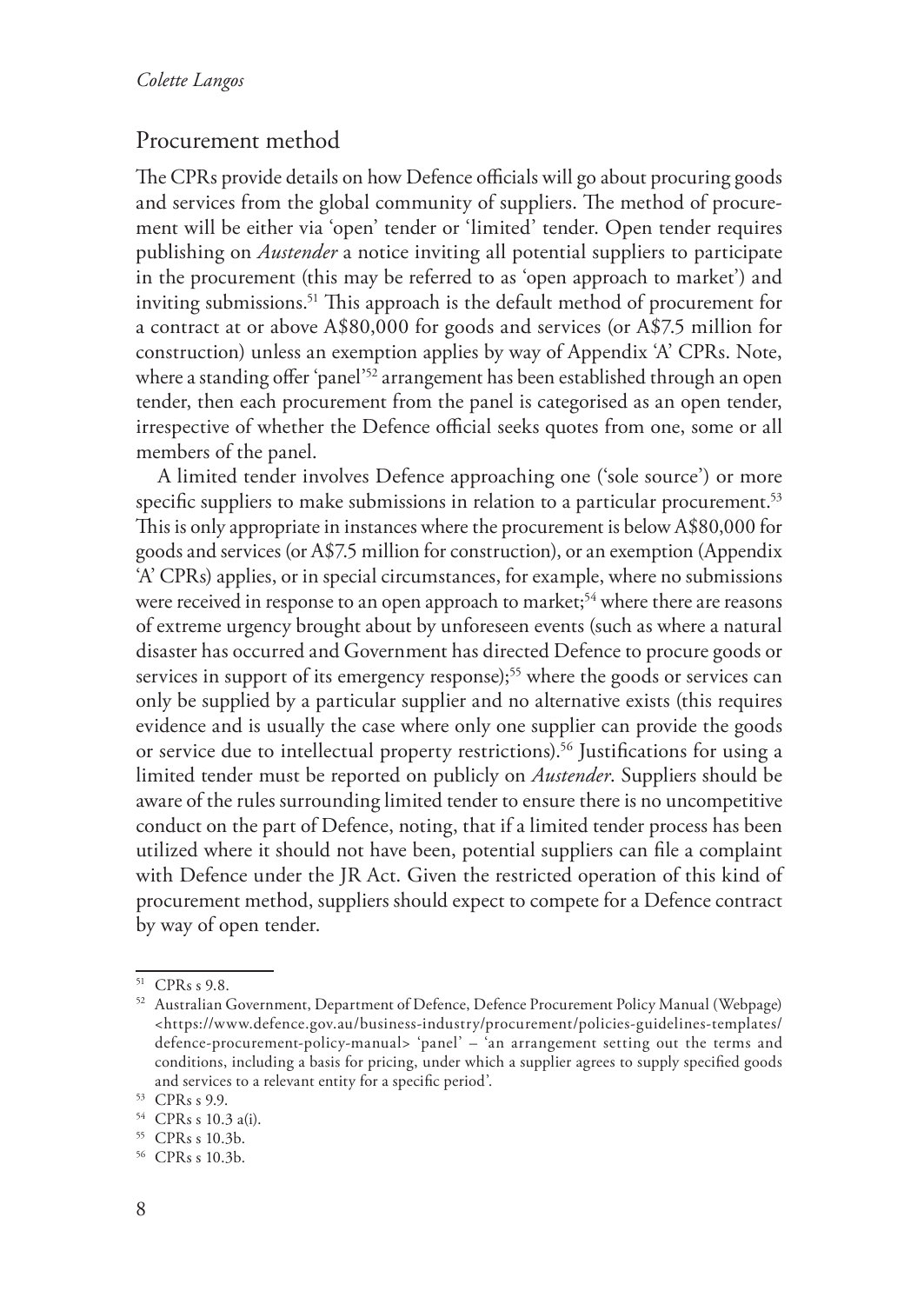## The Additional Rules relating to some Defence procurements

CPRs included in Division 2 are additional to those which comprise Division 1. They apply in relation to procurements above the relevant threshold, being A\$80,000 for goods or services (A\$7.5 million for construction), except where an exemption applies.<sup>57</sup> Exemptions are provided for in Appendix 'A' of the CPRs and include procurements (and leasing) of land;<sup>58</sup> procurements funded by international grants (or loans or other assistance) when the provision of assistance is subject to conditions inconsistent with the CPRs;<sup>59</sup> procurements for the direct purpose of foreign assistance;<sup>60</sup> procurements of goods or services (including construction) outside Australian territory for consumption outside Australian territory;61 contracts for labour hire (noting that this does not include the engagement of consultants); $62$  procurements of goods or services from a business that primarily exists to provide services of persons with a disability.<sup>63</sup> Potential suppliers ought to be familiar with all of the exemptions since procurements to which Division 2 does *not* apply have less onerous rules governing the arrangement.

#### Request documentation must include specific details

Whilst all procurements must have request documentation publicized for potential suppliers to factor into a tender submission, those procurements to which Division 2 applies require specific details to be communicated. A failure to do so by Defence is subject to a complaint under the JR Act. These requisite details include a description of the nature, scope and quantity (or estimated quantity if unknown) of the goods or services to be procured as well as details of any technical specifications, conformity certification, plans, drawings or instructional materials (noting that specifications or conformity certifications must not be prescribed in order to create an unnecessary obstacle);<sup>64</sup> any conditions for participation (see below);<sup>65</sup> minimum content and format requirements;<sup>66</sup> evaluation criteria and the weighting of any

<sup>57</sup> CPRs s 10.1.

<sup>58</sup> CPRs Appendix A, 1.

<sup>59</sup> CPRs Appendix A, 3.

<sup>60</sup> CPRs Appendix A, 5.

<sup>61</sup> CPRs Appendix A, 8.

<sup>62</sup> CPRs Appendix A, 14.

<sup>63</sup> CPRs Appendix A, 15.

<sup>64</sup> CPRs ss 10.6a, 10.9-13.

<sup>65</sup> CPRs s 10.6b.

<sup>66</sup> CPRs s 10.6c.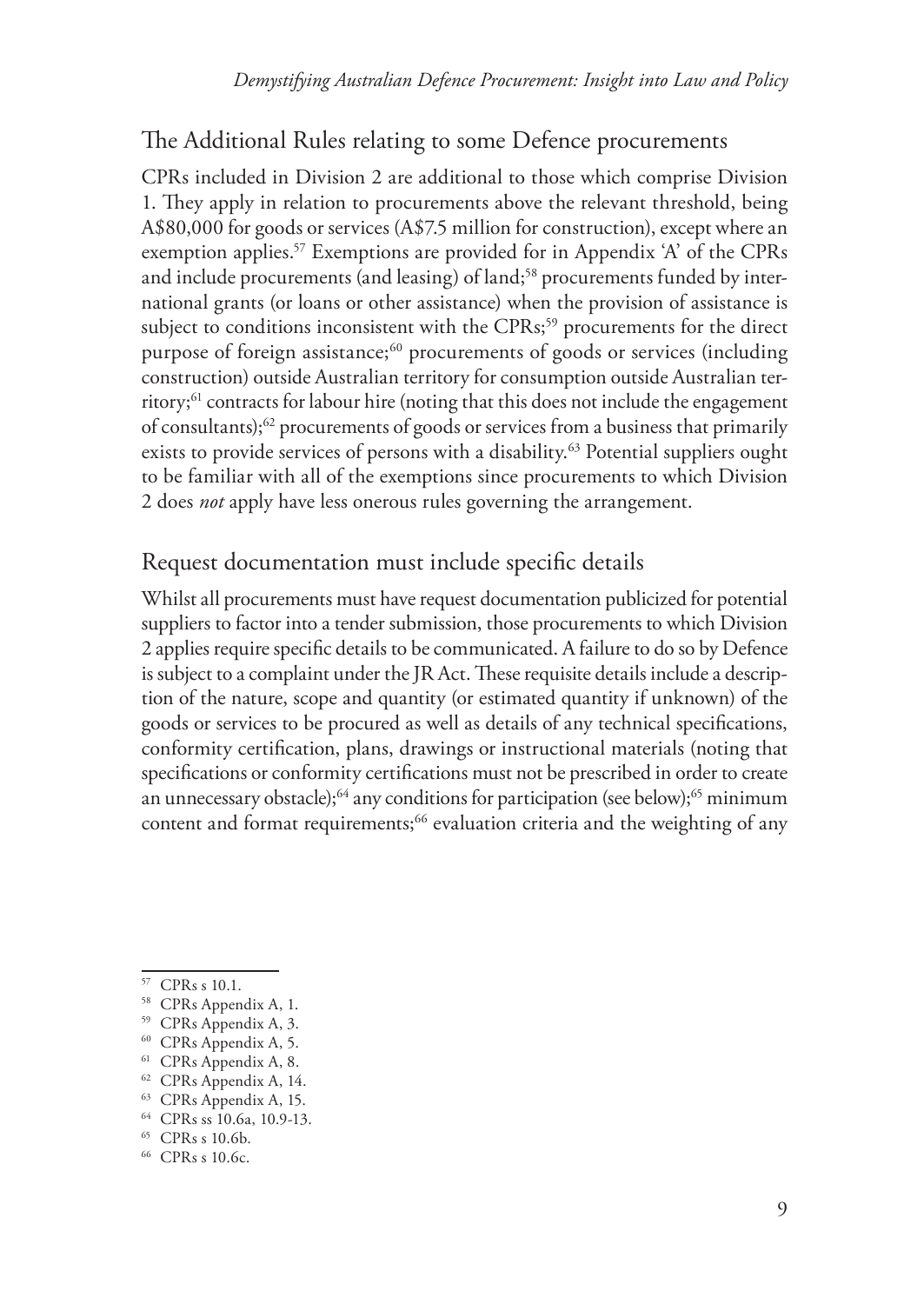criteria (indicating importance); $^{67}$  dates for delivery $^{68}$  and any other terms specifically relevant to a particular procurement.<sup>69</sup>

## Conditions of participation

One aspect which potential suppliers may find burdensome under Division 2 of the CPRs, are the 'conditions for participation' which may be imposed.70 Such conditions are limited to those which ensure the supplier has the requisite legal, commercial, technical, and financial skills to meet the requirements of the particular procurement.71 Suppliers can expect to be required to demonstrate the efficacy of internal control measures in regard to employment practices, workplace health and safety and environmental impacts.<sup>72</sup> The financial state of affairs of a supplier can, too, be critical as Defence officials can exclude a potential supplier based poor financial status, for example, on grounds of insolvency or bankruptcy.73 Imposing conditions of participation are, in effect, a safeguard imposed by Defence to minimise legal and financial risk.

## Time limits

Potential suppliers need to be mindful of time limits imposed for tender submissions. The *minimum* timeframe in which to submit a tender/lodge a submission of 25 days from the date and time published on *Austender*. 74 Note, however, that this can be extended by 5 days where Defence does not make request documentation available on *Austender* and/or where Defence does not accept electronic submissions.75 Only in special circumstances, can a time frame of less than 25 days, but no less than 10 days, be imposed by Defence. Such circumstances include where Defence has published details of the procurement in an annual procurement plan on Austender at least 40 days in advance (but no more than 12 months in advance);<sup>76</sup> when commercial goods or services are procured (includes those goods or services routinely purchased by non-government buyers for non-government purposes, including any common modifications); $77$  or where a state of urgency applies. $78$  In the case of

- 67 CPRs s 10.6d.
- 68 CPRs s 10.6e.
- 69 CPRs s 10.6f.
- 70 CPRs s 10.
- 71 CPRs s 10.15.
- 72 CPRs s 10.19.
- 73 CPRs s 10.18.
- 74 CPRs s 10.22.
- 75 CPRs s 10.23.
- 76 CPRs s 10.24a.

<sup>77</sup> CPRs s 10.24b and Appendix B.

<sup>78</sup> CPRs s 10.24c.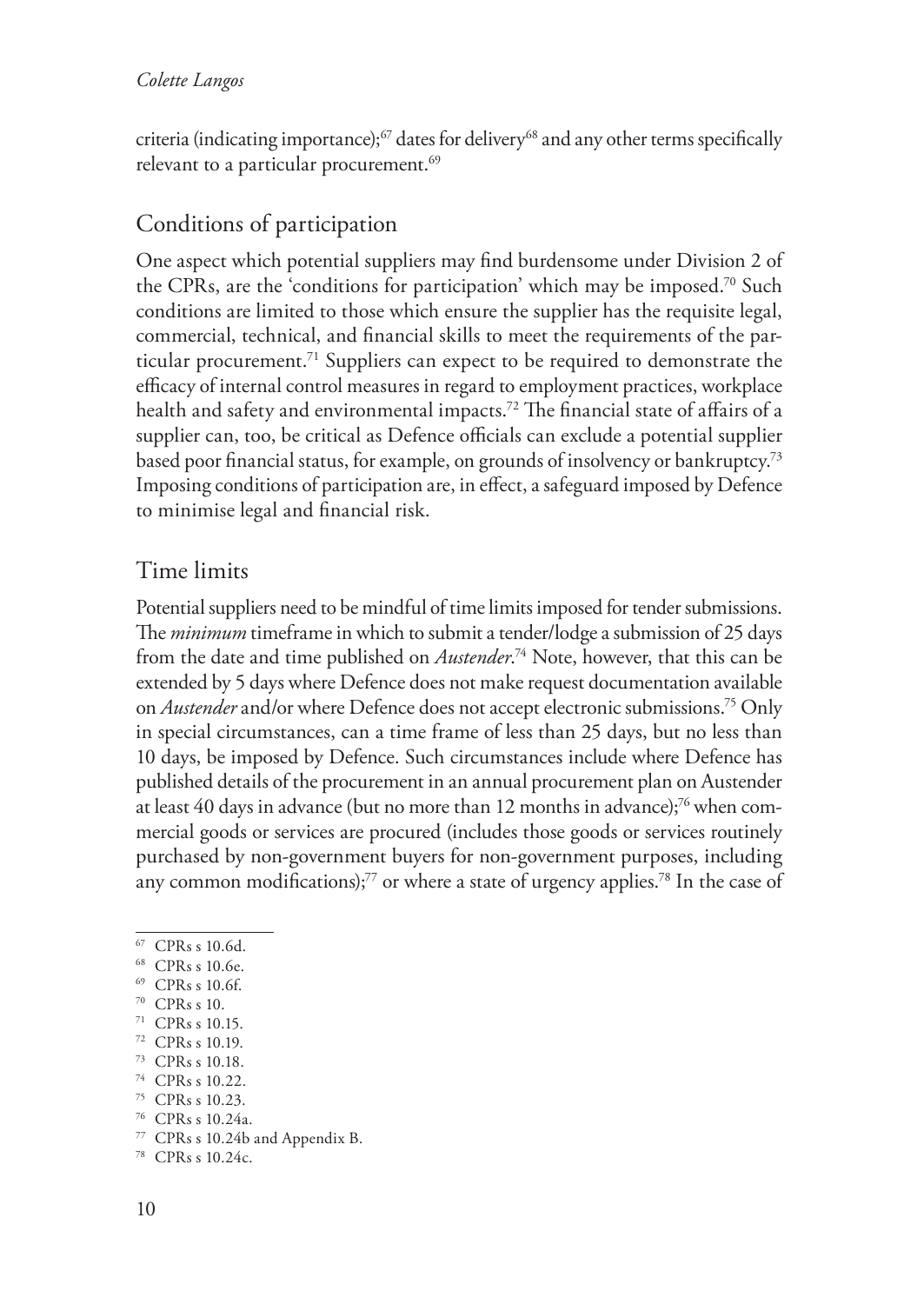a multi-stage procurement, each approach to the market must conform with these rules on time limits.<sup>79</sup> Notably, late submissions must not be accepted unless by fault of Defence.<sup>80</sup> Delay of submission by virtue of courier delivery would not be considered mishandling by Defence.<sup>81</sup> Understanding the timing requirements is important not only for ensuring correct tender submission but also to hold Defence to account should Defence be in breach of these rule for any given procurement, in which case, a supplier has a valid complaint under the JR Act.

## Contract awards to successful tenderer

Unless a contract award to the successful tenderer is not in the public interest (e.g. unforeseen events have occurred; new information which fundamentally changes to the objects of the procurement), Defence must award the contract.<sup>82</sup> Defence must not cancel a procurement on the grounds of avoiding Division 2 rules.<sup>83</sup> Again, suppliers ought to be familiar with this rule to ensure they lodge a complaint under the JR Act as a necessary action towards holding Defence to account.

# Additional relevant Defence policy

Two additional key policies Defence officials have regard to when undertaking procurement-related activities include the Defence Procurement Manual (DPPM)<sup>84</sup> and the Procurement and Contracting Requirements (PCRs).<sup>85</sup> It is helpful for suppliers to know of the existence of these policy documents as they support the rules underpinning the CPRs and influence decision-making by Defence officials.

## DPPM

The DPPM is a user-friendly online Manual designed to support Defence officials in carrying out a procurement of goods or services in accordance with the CPRs and other related Defence-specific requirements. It provides access links to guidance notes, templates, and training resources relevant to each phase of a procurement life cycle. Suppliers are free to access this document published by the Australian

<sup>79</sup> CPRs s 10.25.

<sup>80</sup> CPRs s 10.28.

<sup>81</sup> CPRs s 10.29.

<sup>82</sup> CPRs s 10.35.

<sup>83</sup> CPRs s 10.36.

<sup>84</sup> Australian Government, Department of Defence, Defence Procurement Policy Manual (Webpage)  $\n <$ https://www.defence.gov.au/business-industry/procurement/policies-guidelines-templates/defenceprocurement-policy-manual>.

<sup>&</sup>lt;sup>85</sup> This document is not publicly available.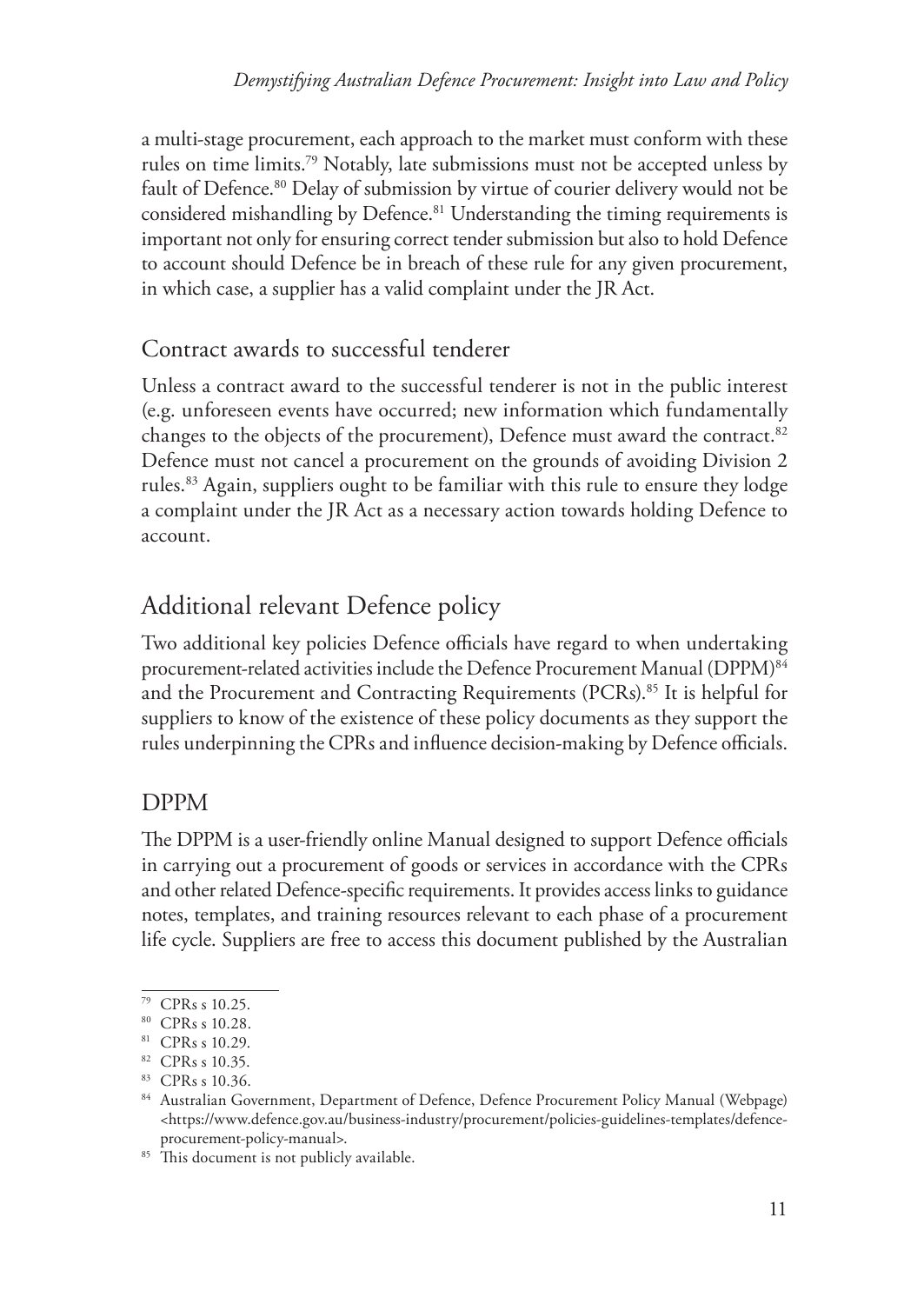Government, demonstrating transparency in regard to how Defence 'does business' with potential and existing suppliers. The Manual is updated regularly.

## PCRs

The PCRs are not designed to provide officials with guidance on how to achieve an optimal procurement outcome. Rather, they are mandatory actions, steps, and consultations which must be undertaken as part of the procurement process, and they align with directions outlined in the CPRs. Defence officials must comply with the PCRs and retain full responsibility and accountability for decisions. Usefully, relevant PCRs are identified in the DPPM for each stage of the procurement life cycle for ease of reference. Like the DPPM, the PCRs usefully incorporate relevant law and Defence-specific policy to support appropriate decision-making by Defence officials.

## Online resources

In the interest of ensuring the global community of suppliers is well informed of the Australian Government's position on Defence contracting, this article provides links to key Australian Government webpages in Table 1 below. All links complement themes included in this article.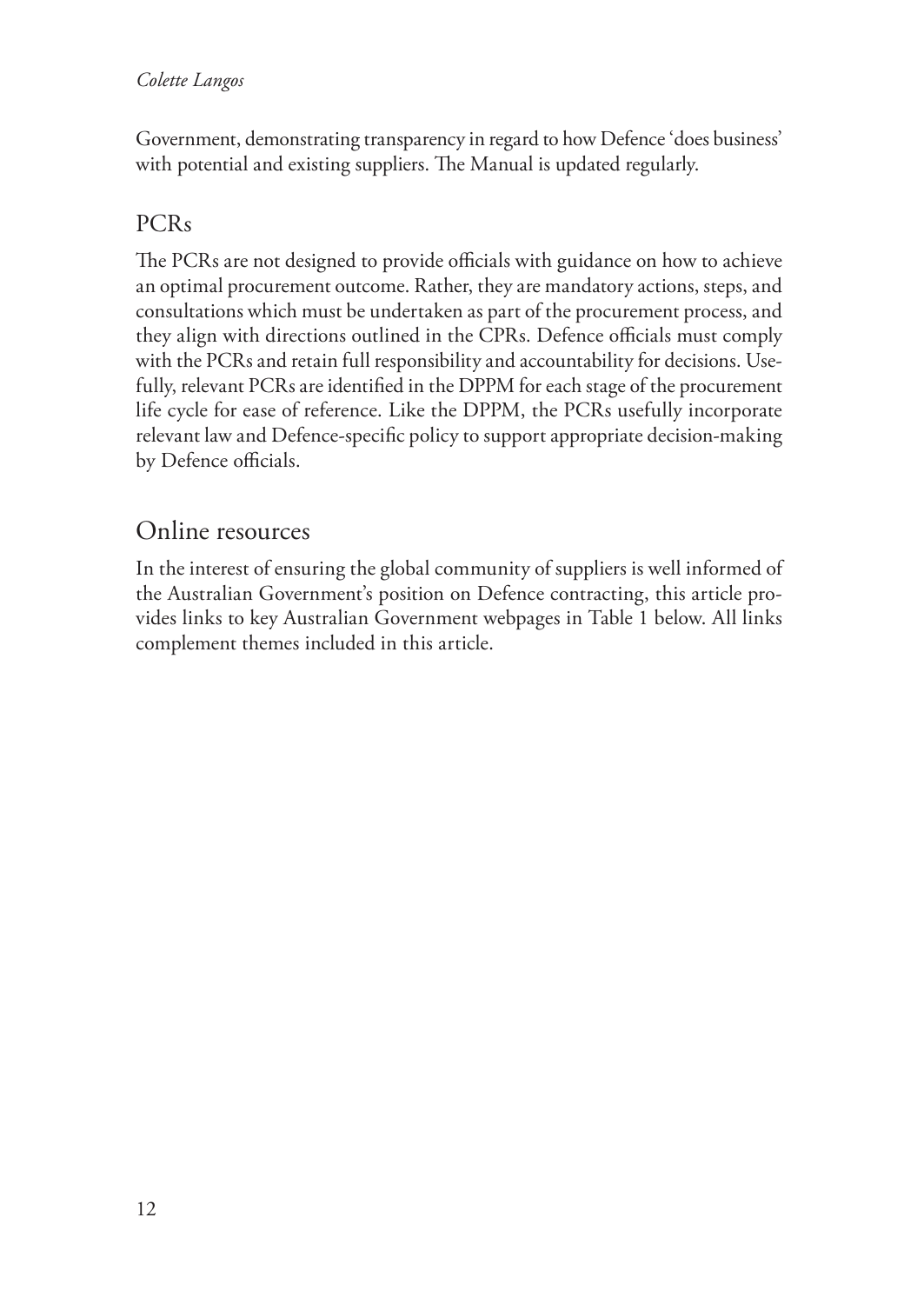| Australian Government, Department of<br>Defence Selling to Defence. This includes<br>links to basic information potential and<br>existing suppliers may find useful when<br>contracting with Defence.                                                                    | <https: <br="" www.defence.gov.au="">business-industry/procurement/<br/>selling-to-defence&gt;.</https:>                                             |
|--------------------------------------------------------------------------------------------------------------------------------------------------------------------------------------------------------------------------------------------------------------------------|------------------------------------------------------------------------------------------------------------------------------------------------------|
| Australian Government, Department<br>of Defence Contracting with Defence.<br>This includes links to specific aspects of<br>contracting with Defence suppliers may<br>find helpful.                                                                                       | <https: <br="" www.defence.gov.au="">business-industry/procurement/<br/>contracting-with-defence&gt;.</https:>                                       |
| Australian Government, Department<br>of Defence Suppliers and Contractors<br>Resources. This includes information<br>on Australian Defence Force packag-<br>ing standards; Defence barcoding and<br>packaging requirements; and Quality<br>Evidence for specified items. | <https: <br="" www.defence.gov.au="">business-industry/procurement/<br/>contracting-with-defence/suppli-<br/>ers-contractors-resources&gt;.</https:> |
| Australian Government, Department<br>of Defence Contracting Templates. The<br>links to the standard form templates is<br>useful where suppliers want to become<br>familiar with standard terms included<br>in Defence contracts.                                         | <https: <br="" www.defence.gov.au="">business-industry/procurement/<br/>contracting-templates&gt;.</https:>                                          |

## **Table 1**